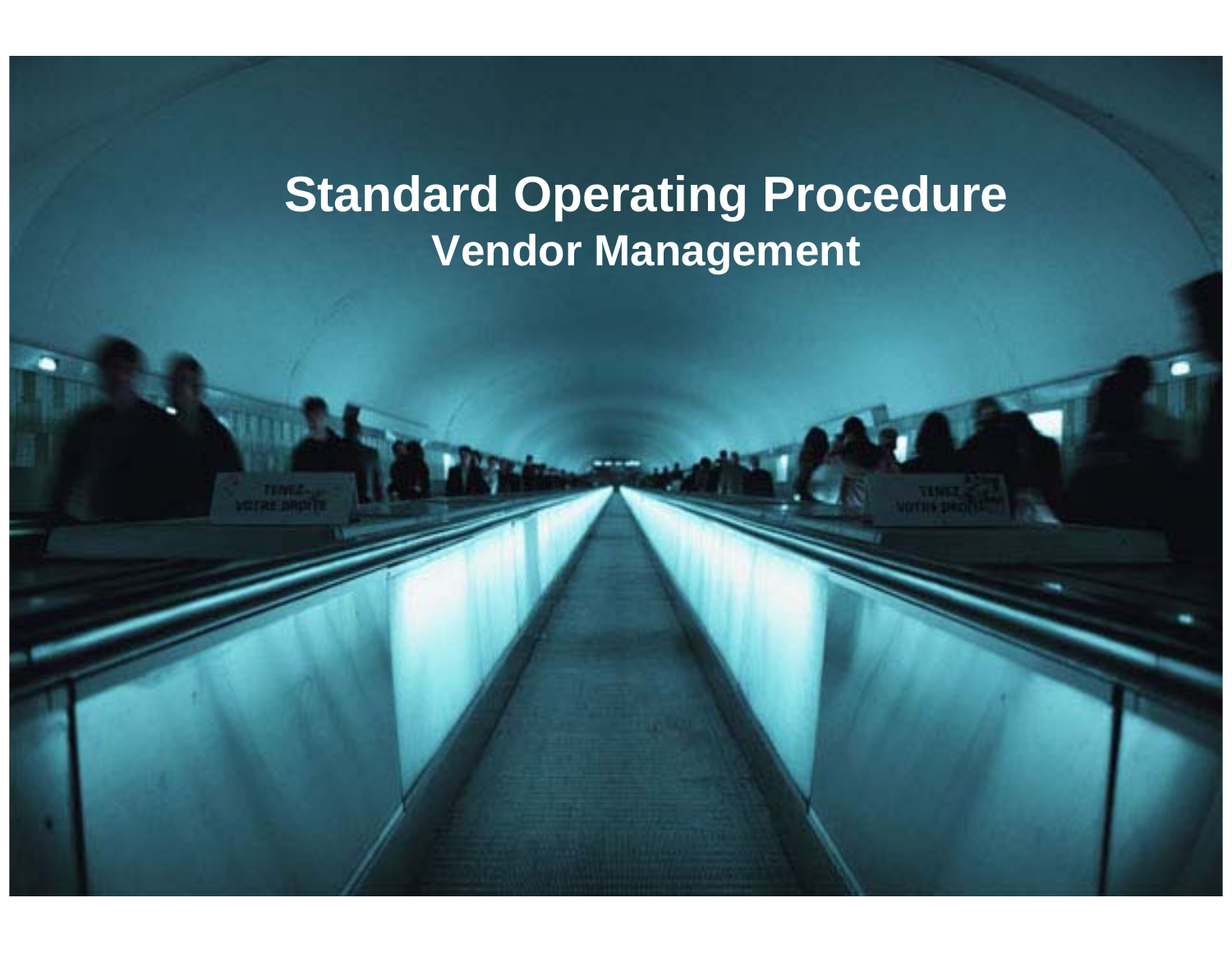**Vendor Management (Routine Activities)**



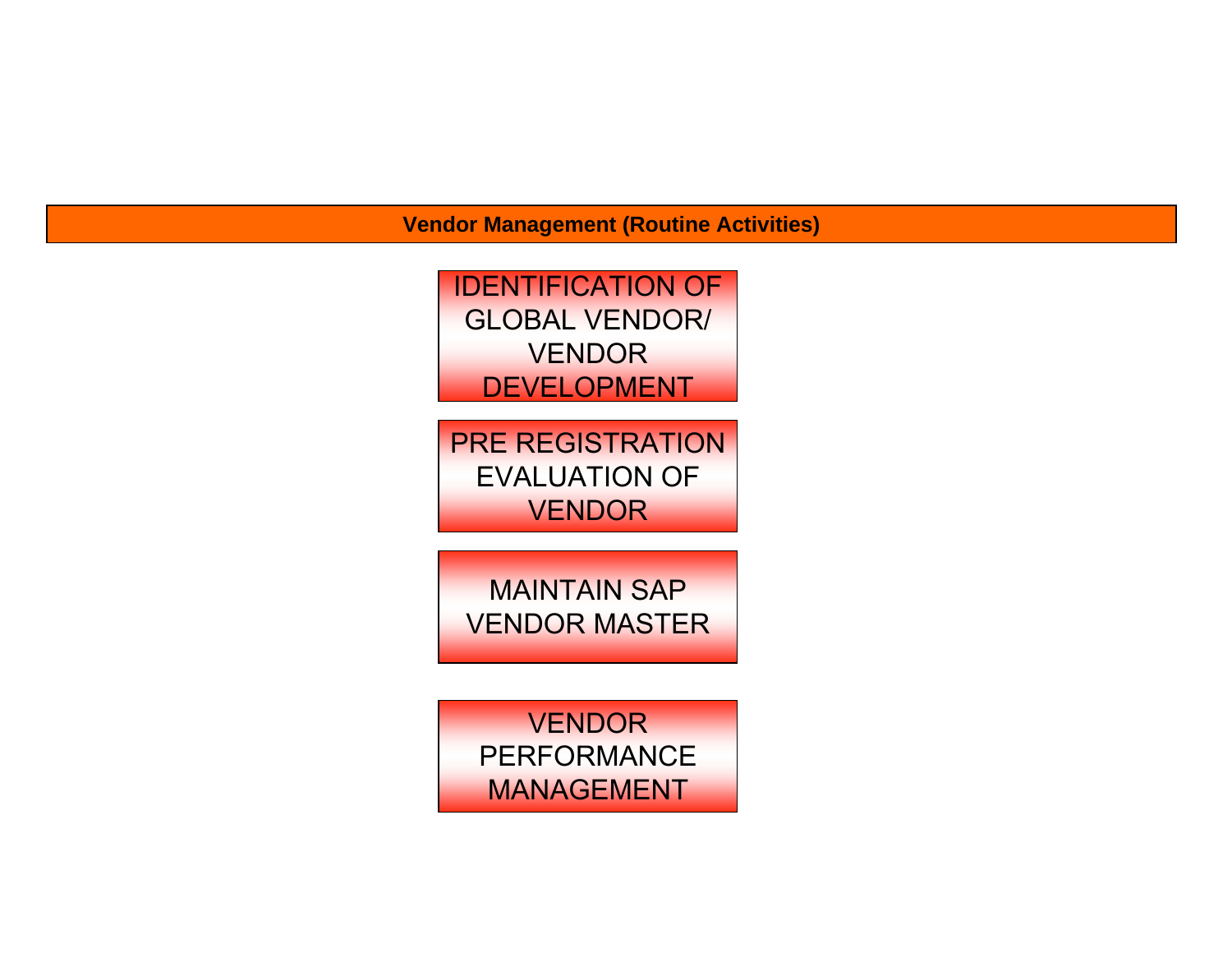# **SUB PROCESS OBJECTIVE – VENDOR DEVELOPMENT**

To satisfy the source needs of the procurement cell.

To enlarge Global vendor base to reduce dependency risks

Specific project related vendor (Based on location of project) development to cater that project.

To streamline the process of vendor identification and development.

To streamline the process of new vendor registration / approval.

To ensure that business associations exists with approved vendors only.

To improve competitive environment.

To ensure periodical re-verification of reduced / enhanced capability of Vendor.

To ensure that list of reliable registered vendors is available for each product category.

To have a continuous development for the further improvement of Vendor Management Cell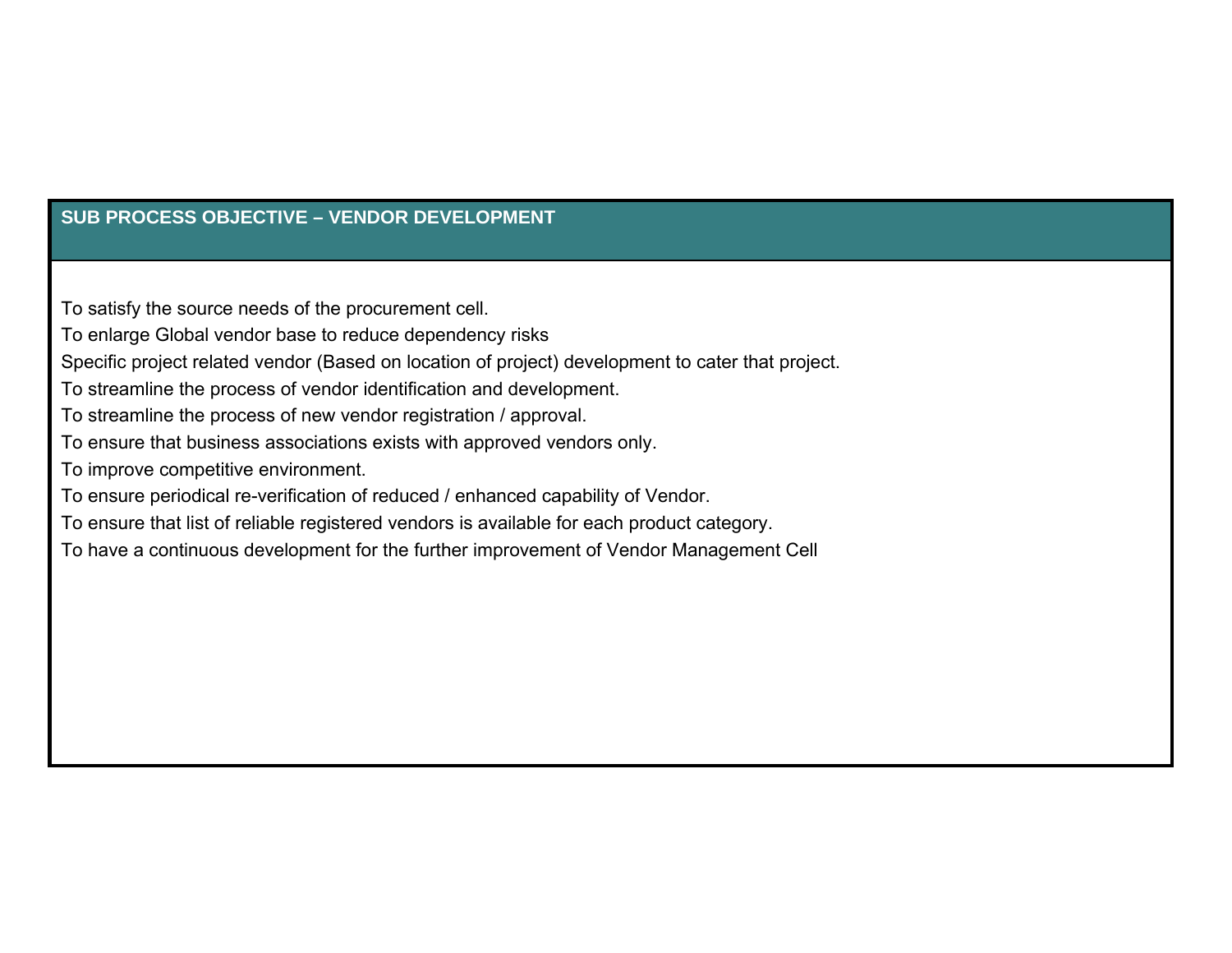# **VENDOR SELECTION CRITERIA**

1. Vendor Identification / Development.

Potential Vendors should be identified / developed based on the following criteria:

- $\blacktriangleright$ Product / Service
- $\blacktriangleright$ Location
- $\blacktriangleright$ Manufacturing facility / Capacity
- $\blacktriangleright$ Infrastructure
- $\blacktriangleright$ Annual Turnover
- $\blacktriangleright$ Financial Strength
- $\blacktriangleright$ List of major customer & sub vendors
- $\blacktriangleright$ Material Handling System
- $\blacktriangleright$ Quality Management
- $\blacktriangleright$ Packing & Shipping facility
- $\blacktriangleright$ Market Reputation
- $\blacktriangleright$ Certification & Documentation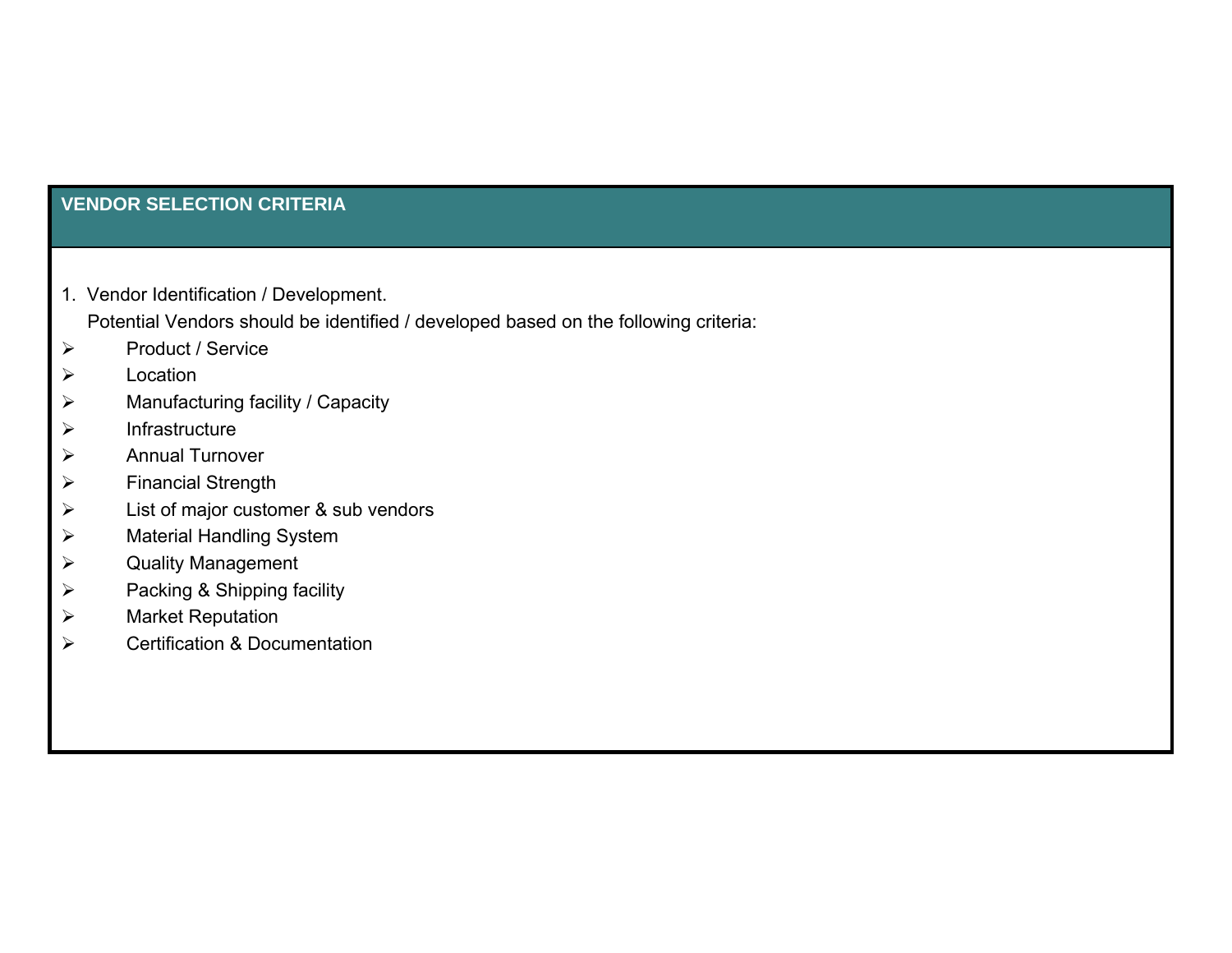# **PRE-REGISTRATION EVALUATION / APPROVAL OF VENDOR**

- 2. Vendor Registration / Approval
- a. Vendors should provide the information in the prescribed format which is available in [www.essar.com](http://www.essar.com/)
- b. Offsite evaluation carried out by vendor management cell to judge the vendor capability
- c. Onsite evaluation of vendor carried out by the CFT (Cross Functional Team) by visiting the vendor premises
- d. Vendors are registered / approved based on the visit report of CFT
- c. In case of existing vendor of Essar Group, government companies, reputed manufacturers with proven track record and past experience, associate / sister concerns of already registered vendors, authorized dealers of the approved vendors etc, deemed to be considered as Registered / Approved vendor and onsite evaluation may not required to be carried out by CFT . However the information of such vendors must be available in the vendor database through the prescribed format.
- d. On approval of the registration, the details of the vendors to be transferred to the SAP system and vendor code would be generated.
- e. Group companies recommendation also considered for the approval of vendor
- f. HOD can approve the vendor without onsite evaluation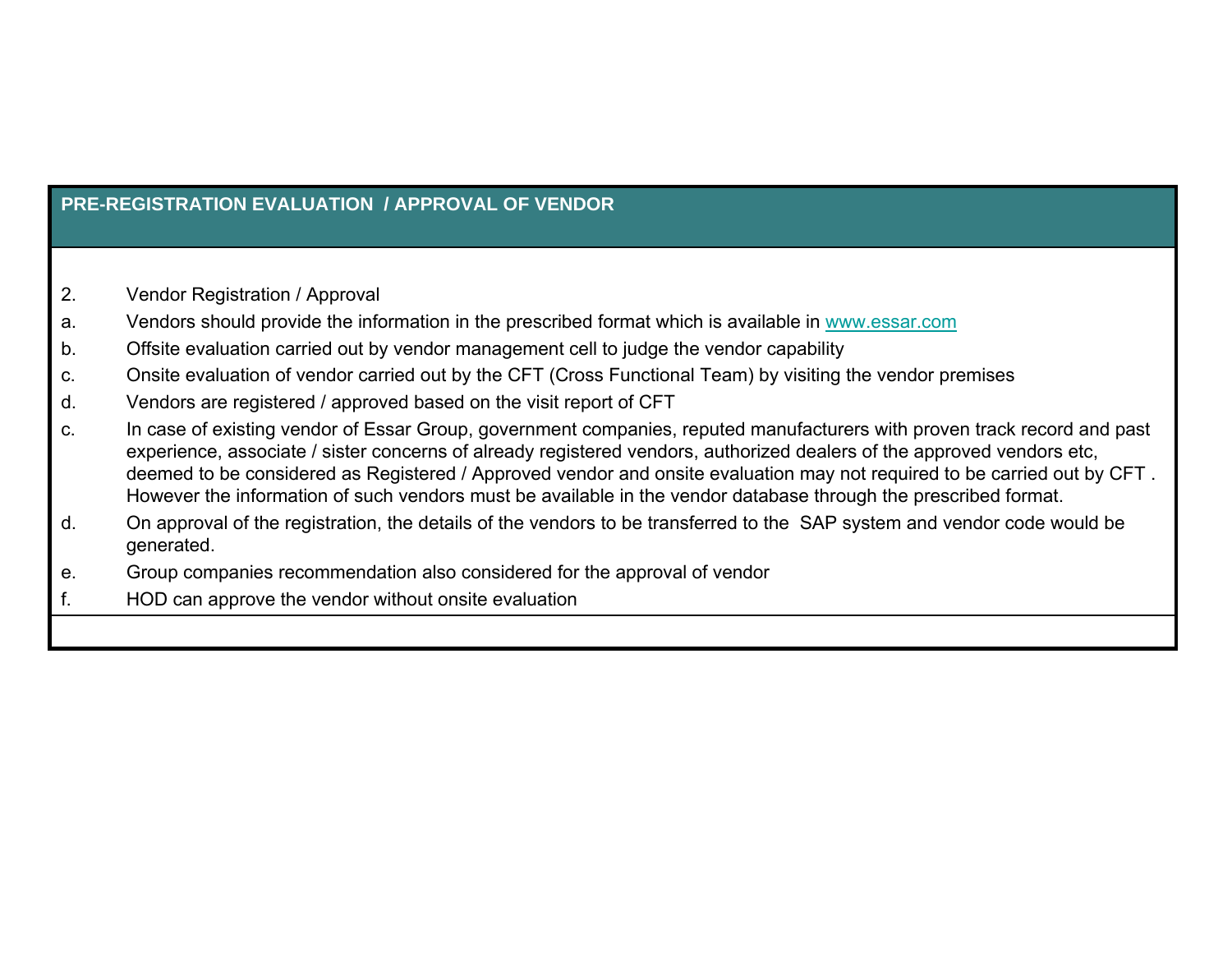# **DETAILED SUB PROCESS MAPS – VENDOR EVALUATION**

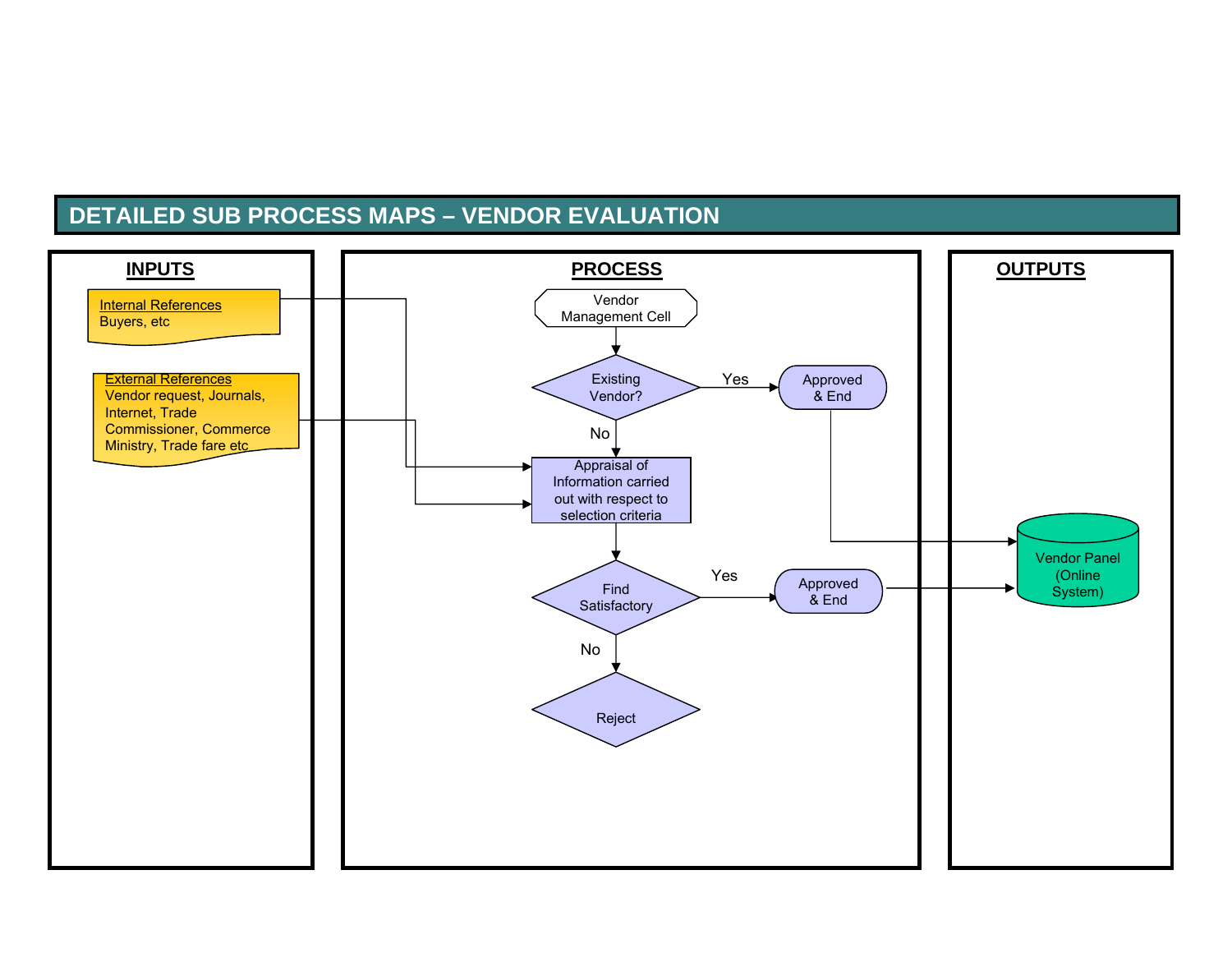# **DETAILED SUB PROCESS NARRATIVES – VENDOR REGSITRATION**

Approved vendors are registered for a period of 3 (Three) Years. At the end of the period, the vendor are evaluated again to assess if they continue to meet the selection criteria of the company. However decision about business continuation can be taken based on periodical Vendor Performance Monitoring,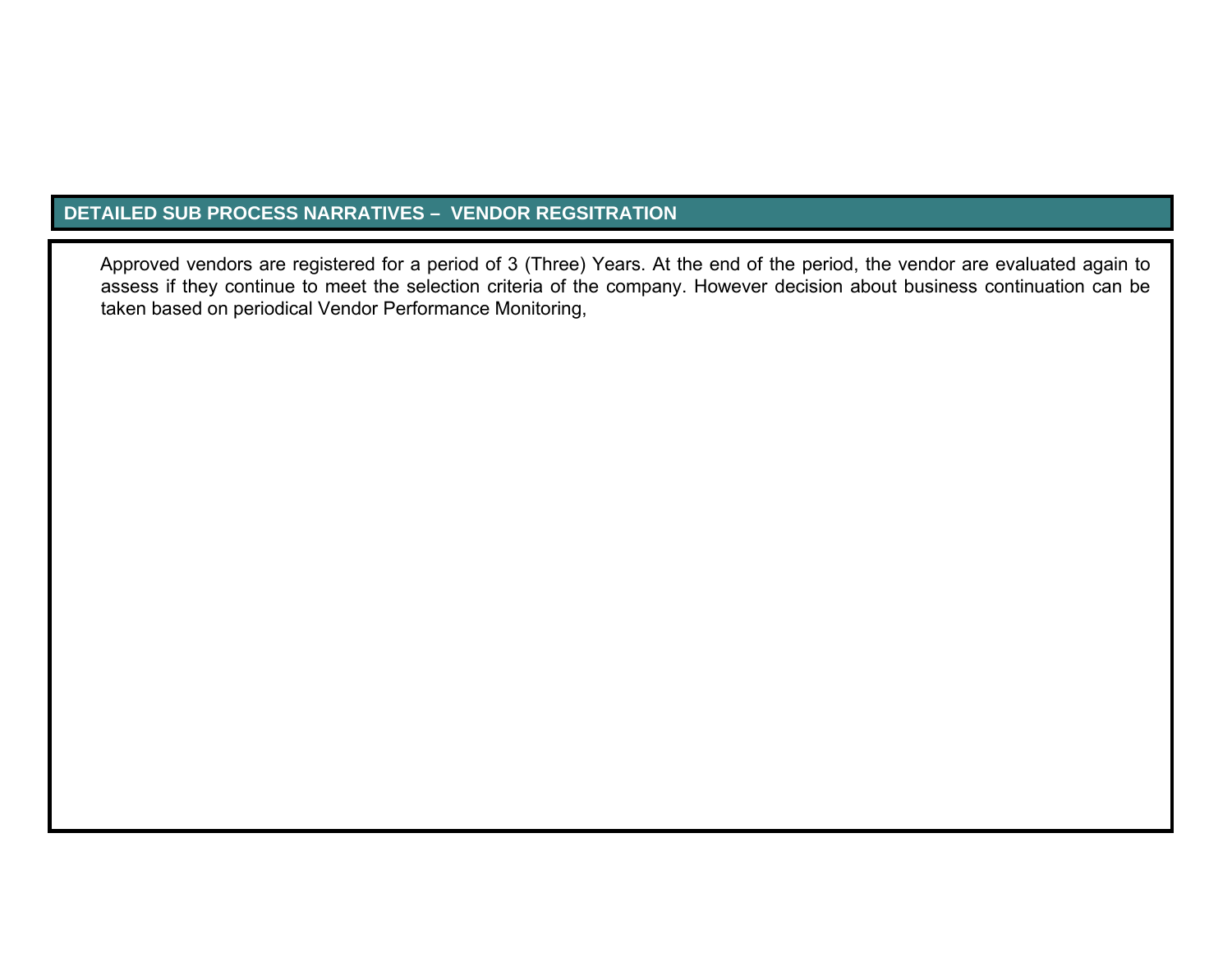## **SUB PROCESS OBJECTIVE – SAP VENDOR MASTER**

- •To create unique vendor code in SAP system with all mandatory information/data
- •To control the data consistency / avoid redundant data through MDM
- •To modify vendor master record as required by business and supported by documents wherever required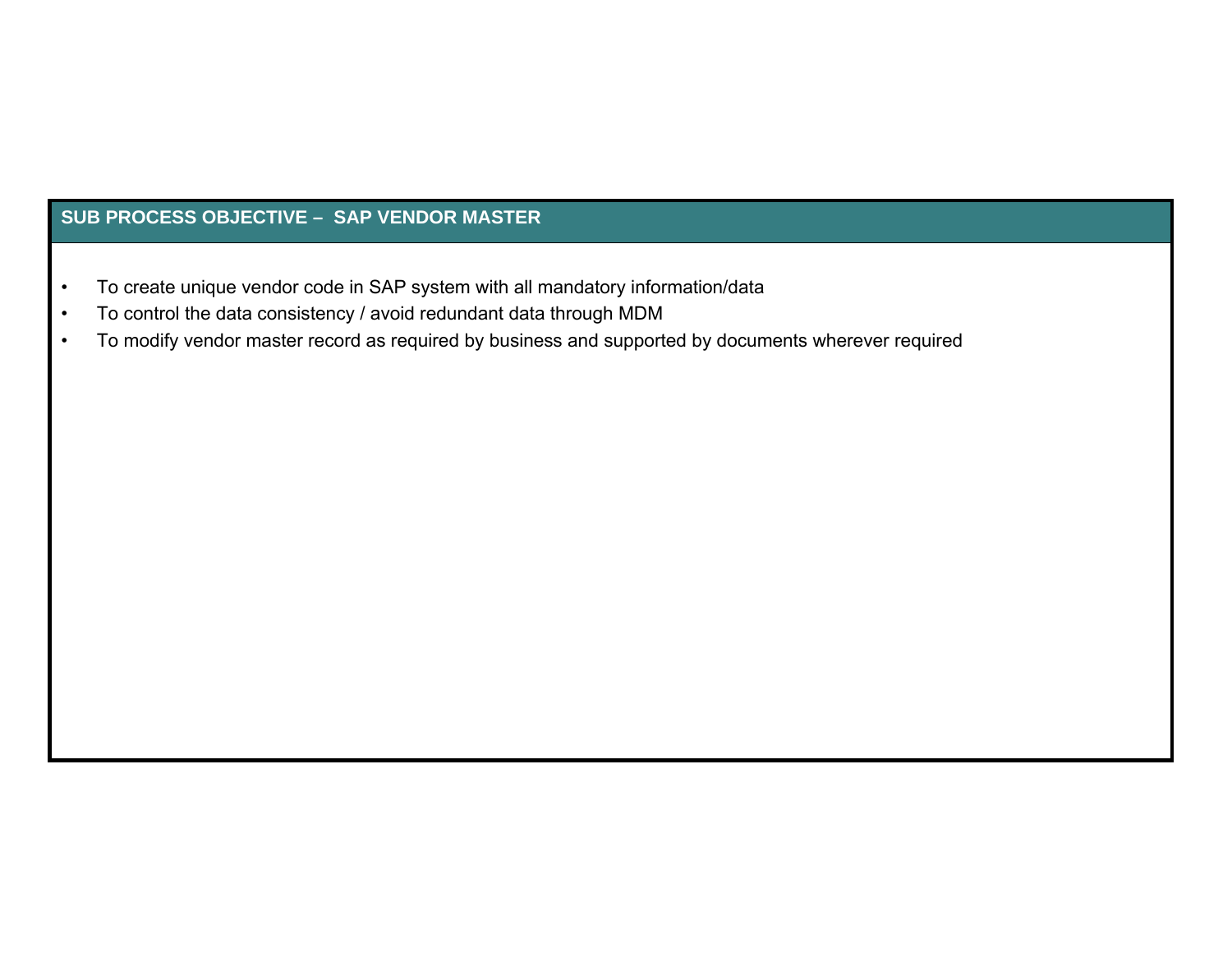## **DETAILED SUB PROCESS MAPS – MAINTAIN SAP VENDOR MASTER**

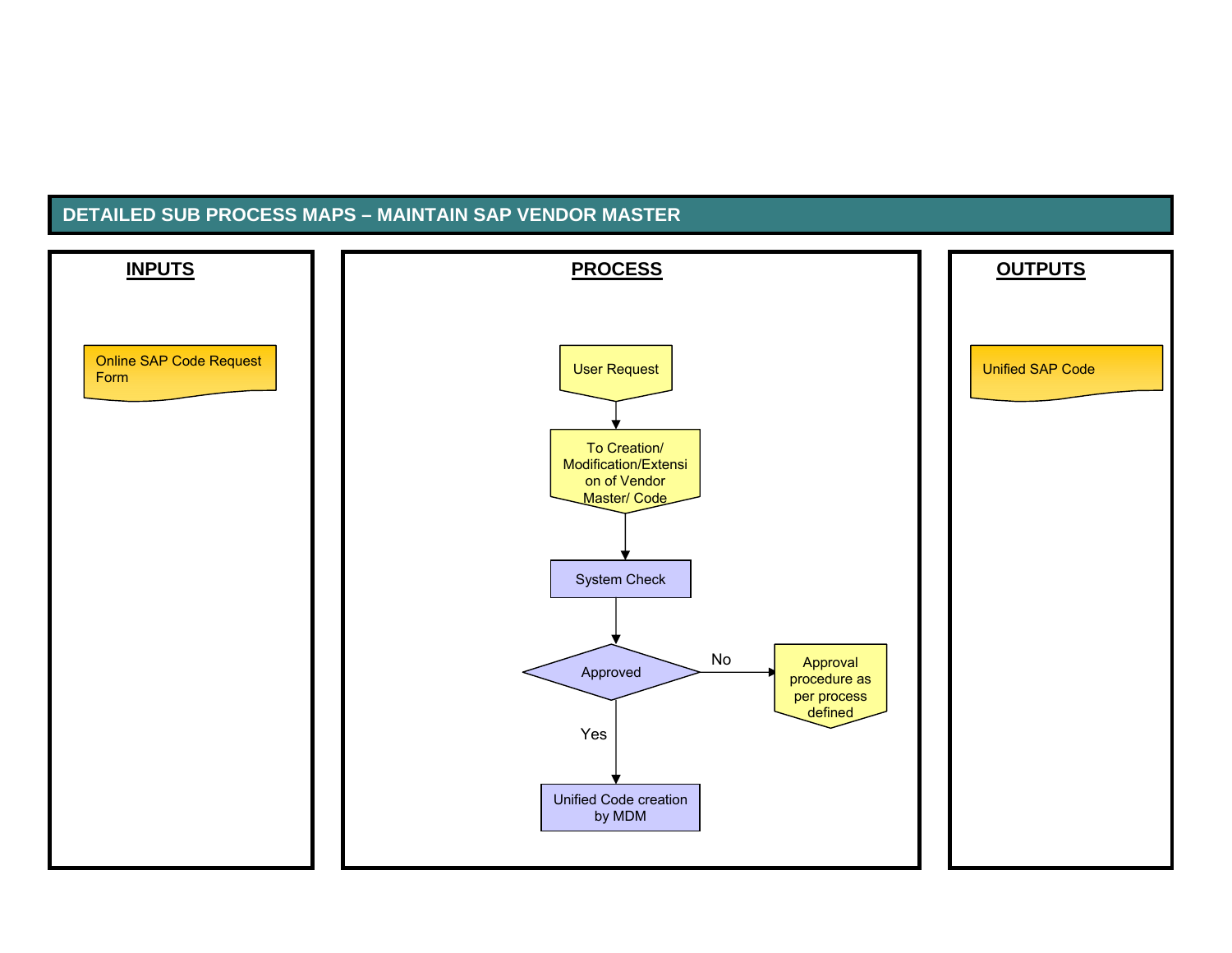# **DETAILED SUB PROCESS NARRATIVES – CREATION / MODIFICATION OF VENDOR MASTER**

- 1. Vendor Master are modified for various reasons. Reasons like change in address, change in communication details, change in line of business, introduction of new products are some of the reasons that requires a modification to the vendor master.
- 2. Modification of Vendor Master follows the same procedure for approval (If required) that is followed for new Vendor Master Creation. Modification of Vendor Code is not allowed.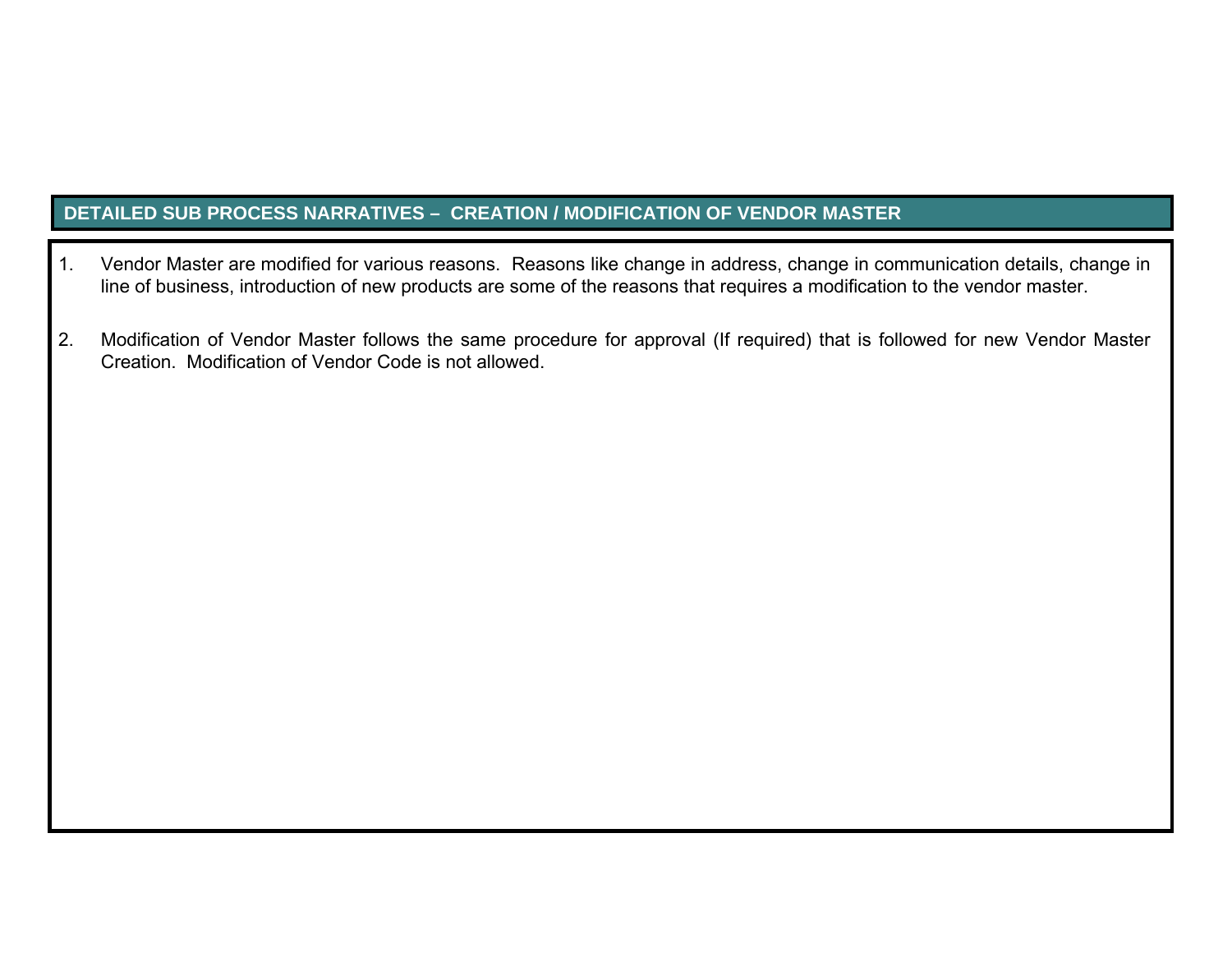## **SUB PROCESS OBJECTIVE – VENDOR PERFORMANCE MANAGEMENT**

Evaluate and identify performing and non performing vendors as per the vendor evaluation methodology to aid the vendor management process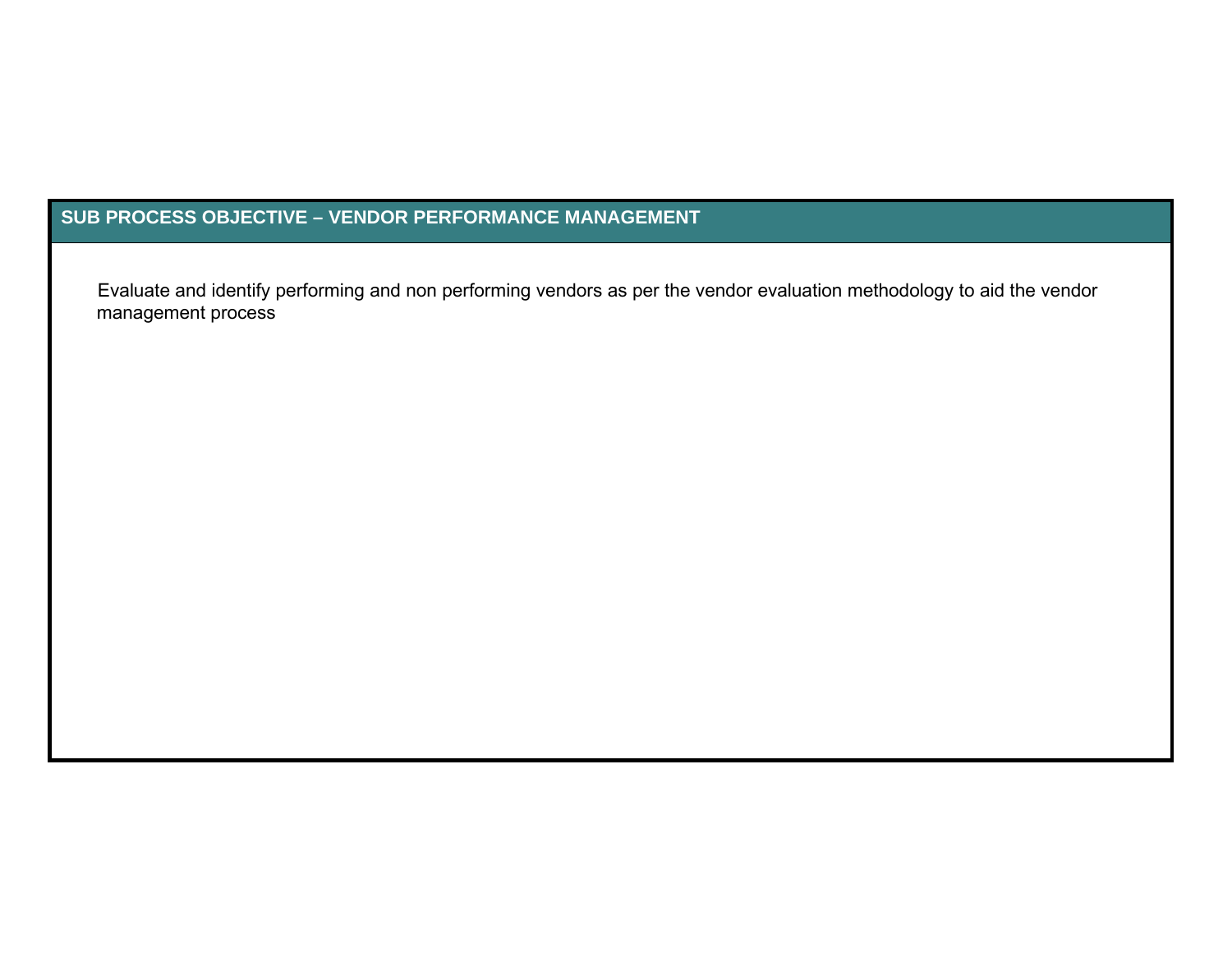#### **DETAILED SUB PROCESS MAPS – VENDOR PERFORMANCE MANAGEMENT**

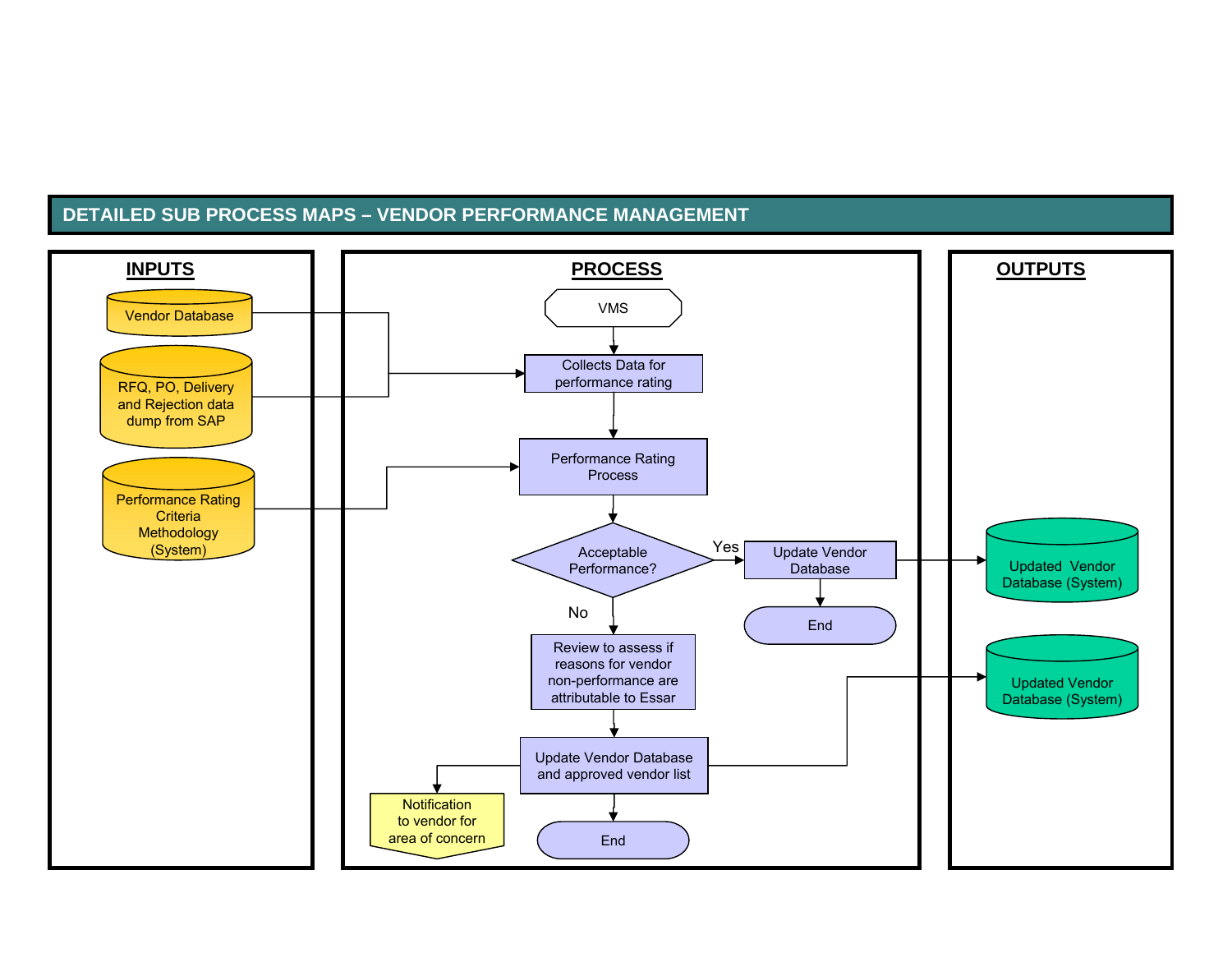# **DETAILED SUB PROCESS NARRATIVES – VENDOR PERFORMANCE RATING**

- 1. All Vendors on whom Purchase Order (PO) has been raised are reviewed for their performance on an annual basis for the orders executed on the vendor rating guidelines. The data for vendor evaluation is extracted from SAP / Procurement dept and the computation of vendor score is carried out based on vendor evaluation methodology. The Vendor Management Cell holds discussions with vendors with low ratings to determine the root cause and initiate corrective action. The prime responsibility of vendor evaluation is with Vendor Management Cell and Procurement Cell would provide support to VMC, wherever required.
- 2. Based per the vendor evaluation methodology, Vendor is evaluated on the following criteria:
	- **Price**
	- **Quality**
	- **Delivery**
- 3. Weightage of the Criteria: The vendor evaluation system will be based on a 100 base point level under the key performance criteria mentioned above. The weightage of each criteria are provided below:

| <b>Criteria</b> | <b>Weight age %</b> |
|-----------------|---------------------|
| Quality         | 50                  |
| <b>Delivery</b> | 10                  |
| Price           | 40                  |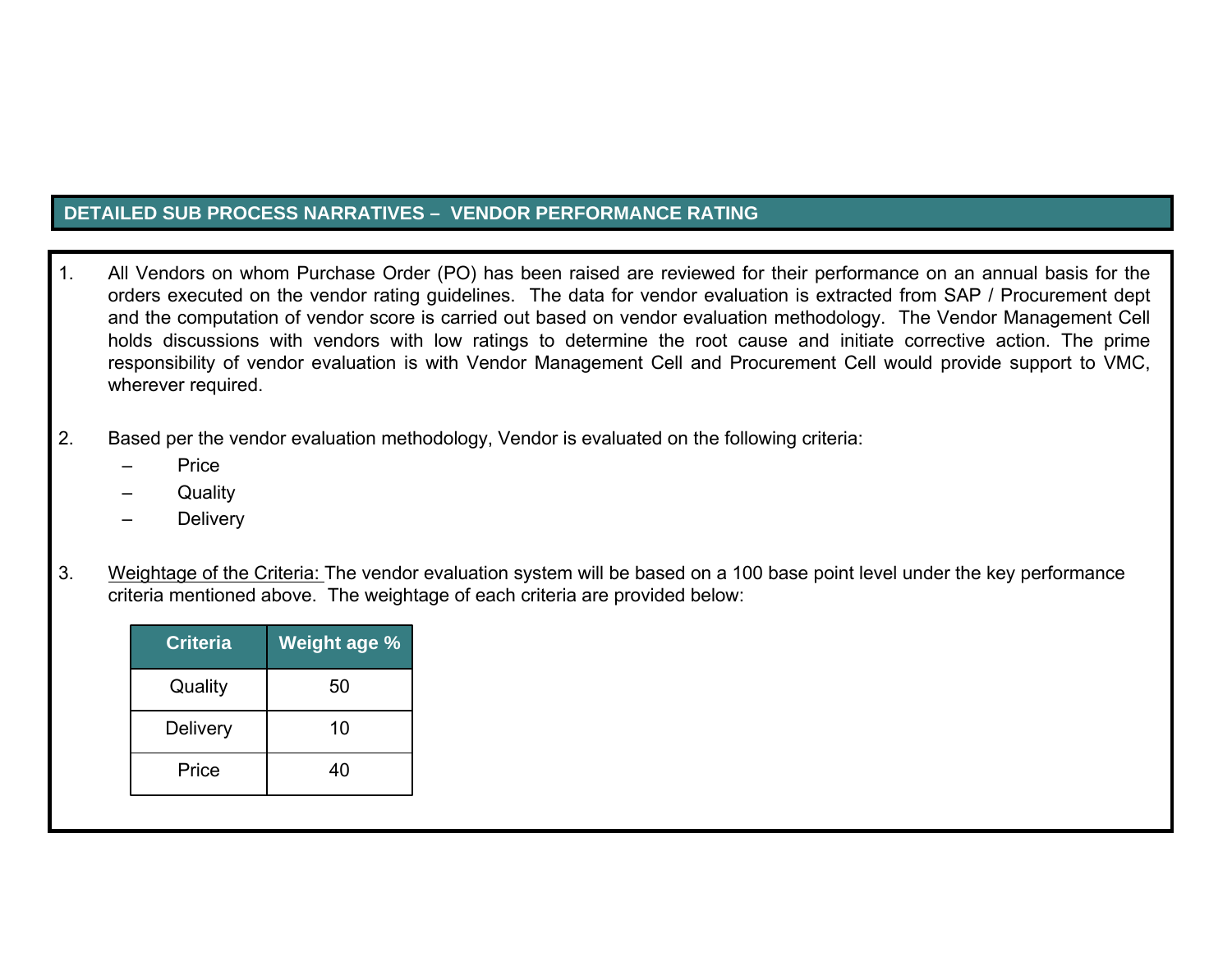# **DETAILED SUB PROCESS NARRATIVES – VENDOR PERFORMANCE RATING**

| <b>Criteria</b> | <b>Factors &amp; Conditions</b>                                                                                                                                                                                            |  |  |
|-----------------|----------------------------------------------------------------------------------------------------------------------------------------------------------------------------------------------------------------------------|--|--|
| Quality         | -Number of cases of rejection.                                                                                                                                                                                             |  |  |
|                 | -Cases of acceptance with deviation of norms: If change by buyer's option: acceptance; If<br>change as a compromise: rejection for the purpose of evaluation.                                                              |  |  |
|                 | -Consignment rejected once by the authorized inspector/stores/user and later accepted by<br>regularization, is treated as rejected for the purpose of evaluation.                                                          |  |  |
|                 |                                                                                                                                                                                                                            |  |  |
| <b>Delivery</b> | -Conformance to schedule.                                                                                                                                                                                                  |  |  |
|                 | -Deliveries received more than 15 days in advance of the due date is treated as non-compliance<br>with delivery schedule. But if advancement of schedule is on buyer's request, it is not be treated<br>as non-compliance. |  |  |
|                 | -When part delivery is made in place of quantity scheduled, it is treated as non-compliance of<br>the schedule.                                                                                                            |  |  |
|                 |                                                                                                                                                                                                                            |  |  |
| Price           | -Number of final quotations with L1 price in relation to total number of quotations by a vendor.                                                                                                                           |  |  |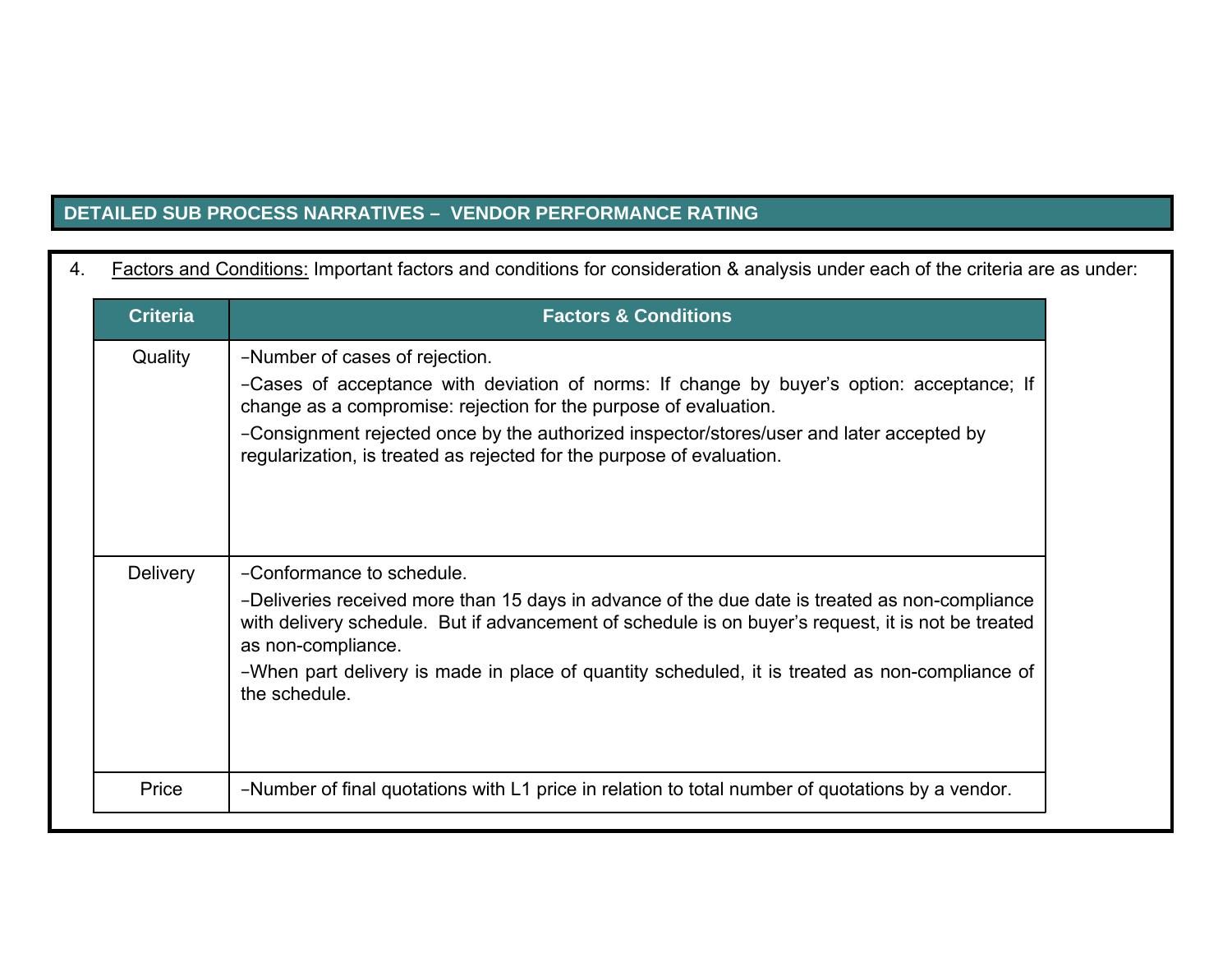# **3.W.2. DETAILED SUB PROCESS NARRATIVES – VENDOR PERFORMANCE RATING**

# 5. Rating Indices and Score:

| <b>Criteria</b> | <b>Factors &amp; Conditions</b>                                                                                                        |
|-----------------|----------------------------------------------------------------------------------------------------------------------------------------|
| Quality         | Measurement through Quality Consistency Index (QCI)                                                                                    |
|                 | QCI = Number of consignments accepted during the year<br>Number of consignments received during the year                               |
| <b>Delivery</b> | Measurement through On Time Scheduled Quantity Index (OTSQI)                                                                           |
|                 | OTQSI = Number of deliveries where quantity & delivery is within norms (as per schedule)<br>Total number of deliveries during the year |
| Price           | Measurement through Relative Price Index (RPI)                                                                                         |
|                 | $RPI =$ Number of quotations (Final) with the L1 prices<br>Total number of quotations submitted                                        |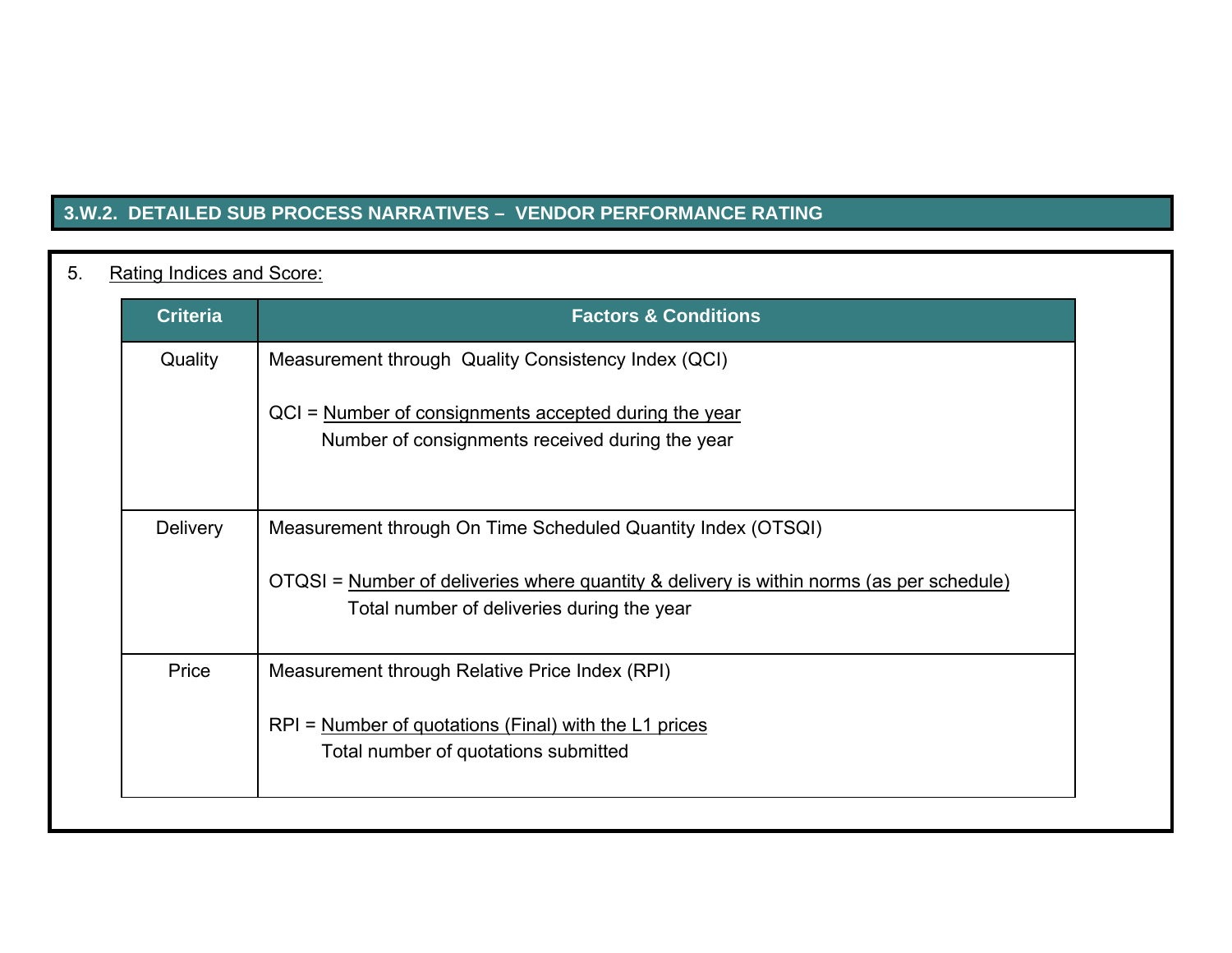# **3.W.2. DETAILED SUB PROCESS NARRATIVES – VENDOR PERFORMANCE RATING**

6. Overall Score and Grading Structure: The Overall score is derived from the scores against each of the criteria, taking the weightage factors assigned to each. The performance evaluation matrix is as follows:

| <b>Overall Rating</b><br>Range | <b>Grade</b> | <b>Explanation of</b><br><b>Grade</b>                                 |
|--------------------------------|--------------|-----------------------------------------------------------------------|
| $>90\%$                        | A            | Excellent                                                             |
| $>75\%$ to $\leq 90\%$         | B            | <b>Very Good</b>                                                      |
| $>60\%$ to $\leq$ 75%          | C            | Good                                                                  |
| $\leq$ =60%                    |              | Low rating.<br>Determine root<br>cause& initiate<br>corrective action |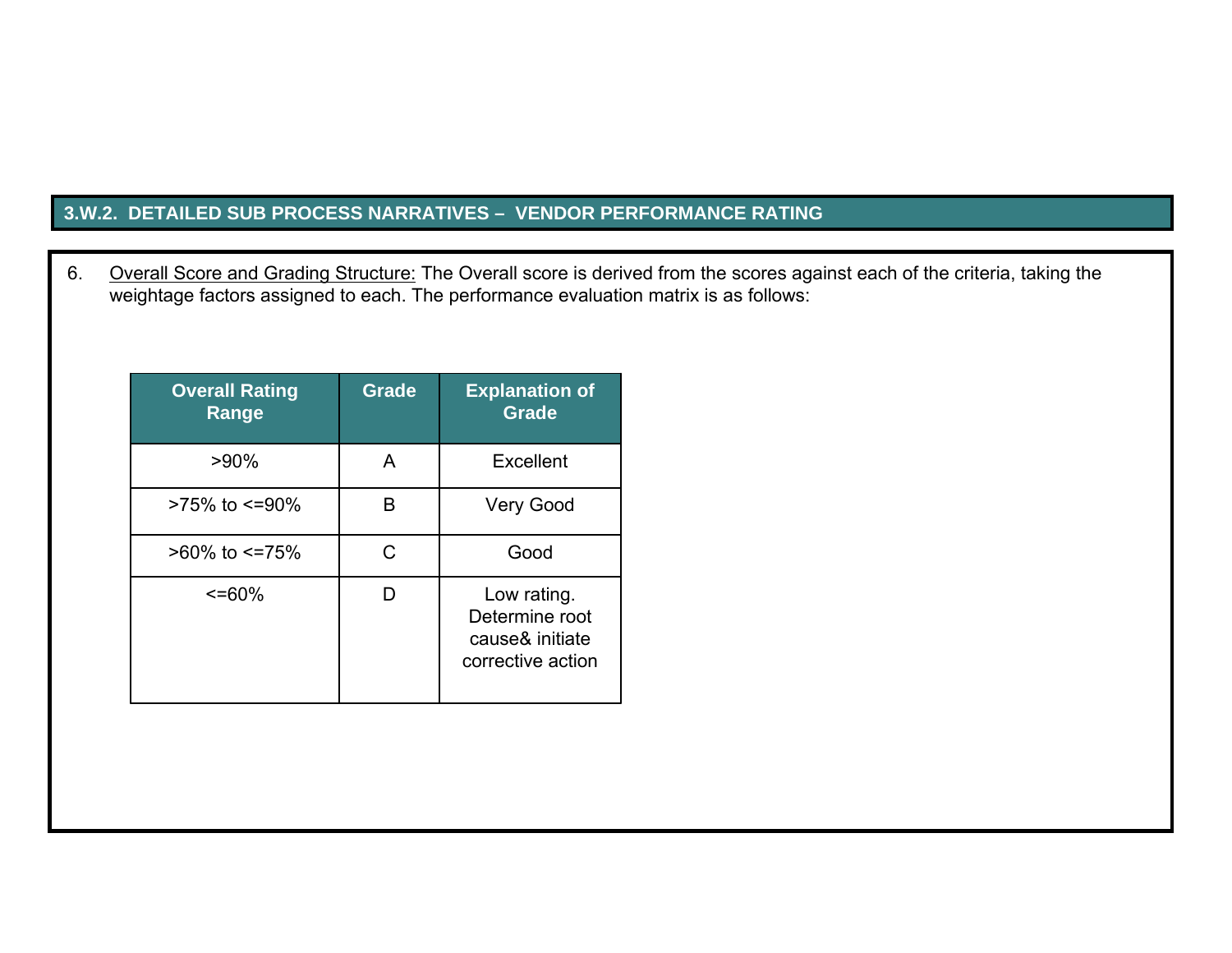# **SUB PROCESS OBJECTIVE – VENDOR PERFORMANCE RATING**

- • To establish an appraisal methodology which, as far as practicable, provides an effective, timely, accurate & consistent and a true reflection of performance of vendors.
- • Evaluate and identify performing and non performing vendors for;
	- ─effectively using the relationship with vendor for mutually beneficial business associations
	- ─eliminate non performing vendors responsible for high cost of material or transactions
- •Assist the vendor in identifying areas of improvement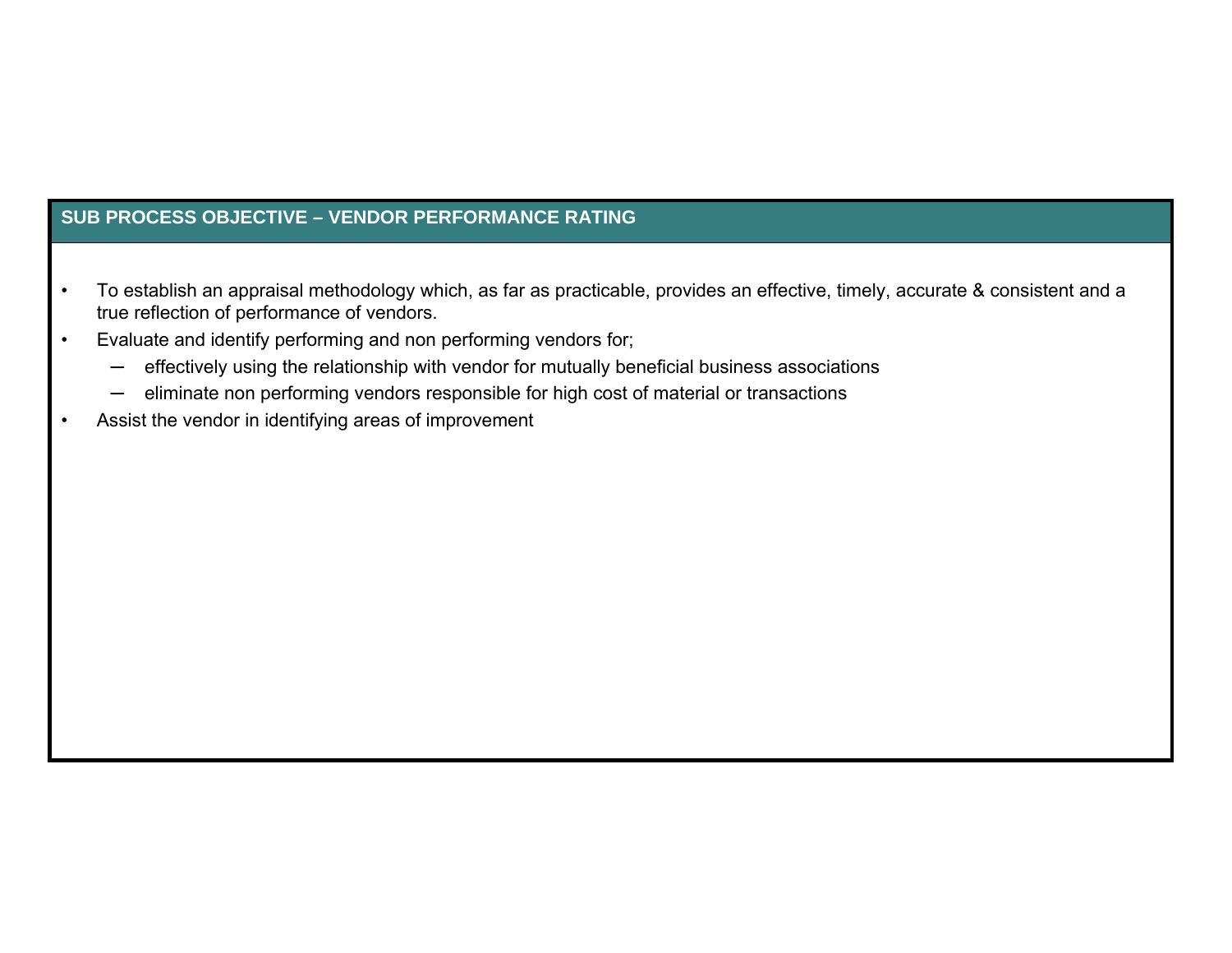# **DETAILED SUB PROCESS NARRATIVES – VENDOR PERFORMANCE RATING**

Guidelines for Vendor Rejection / Delisting:

Vendors who don't qualify as per the vendor evaluation system shall be rejected / de-listed. Vendors are registered for a specified period. At the end of the period, the vendor are evaluated again to assess if they continue to meet the selection criteria of the company along with vendor performance rating. If the vendor is rejected / de-listed no RFQ or PO is allowed to send to him and system restricts for such operations.